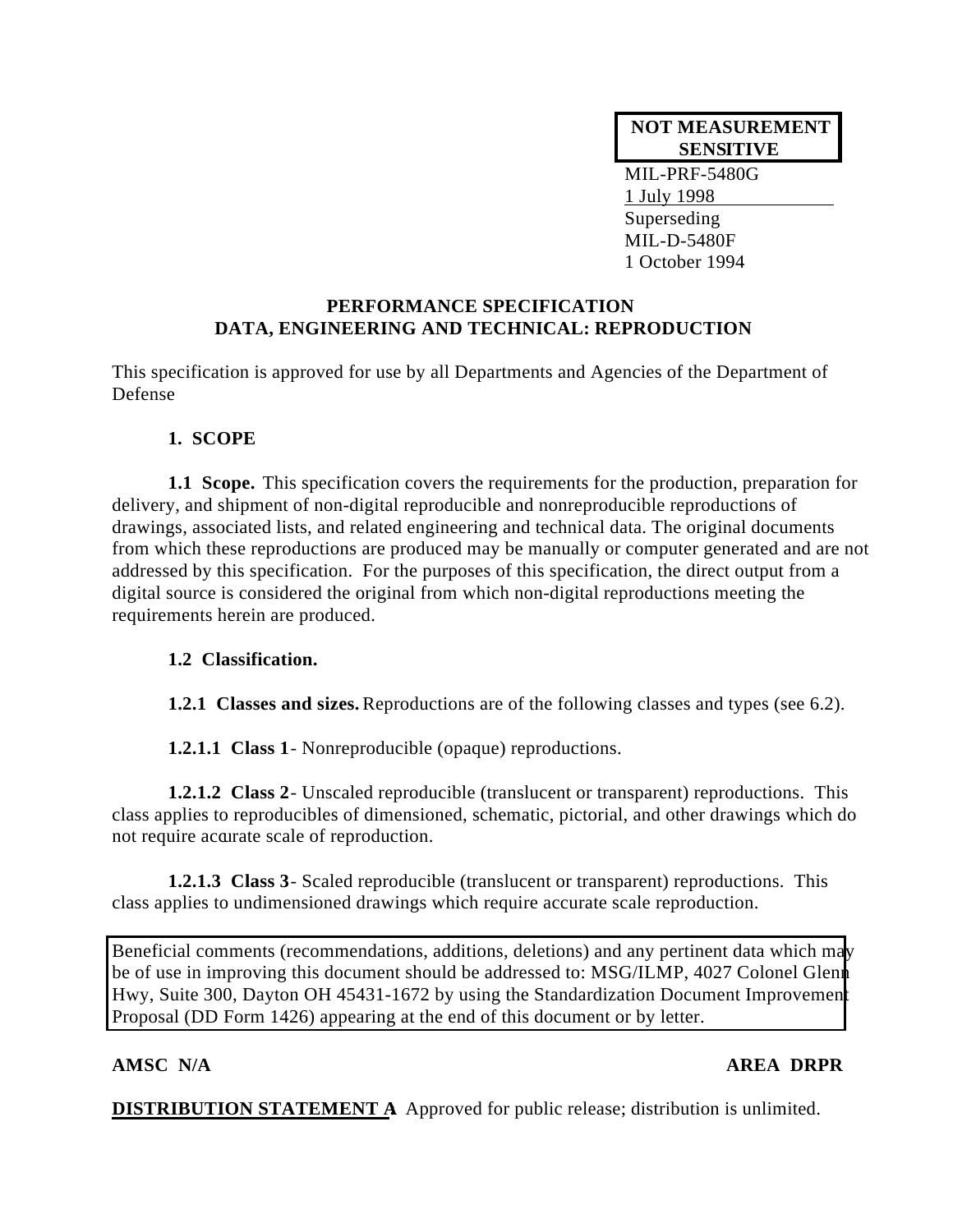**1.2.1.4 Types.** Reproduced data are further designated as full size or reduced size reproductions.

a. Type A Full size reproductions

b. Type B Reduced size reproductions

**1.2.1.5 Media.** Data reproductions are accomplished using standard materials and processes which will provide reproductions meeting the performance requirements of this specification.

## **2. APPLICABLE DOCUMENTS**

**2.1 General.** The documents listed in this section are specified in sections 3 and 4 of this specification. This section does not include documents cited in other sections of this specification or recommended for additional information or as examples. While every effort has been made to ensure the completeness of this list, document users are cautioned that they must meet all specified requirements cited in sections 3 and 4 of this specification, whether or not they are listed.

**2.2 Non-Government publications.** The following document(s) form a part of this document to the extent specified herein. Unless other wise specified, the issues of the documents which are DOD adopted are those listed in the issue of the DoDISS cited in the solicitation. Unless otherwise specified, the issues of documents not listed in the DoDISS are the issues of the documents cited in the solicitation. (see 6.2)

AMERICAN SOCIETY OF MECHANICAL ENGINEERS (ASME)

ANSI Y14.1 Decimal Inch Drawing Sheet Size and Format ASME Y14.1M Metric Drawing Sheet Size and Format

(Application for copies should be addressed to the American Society of Mechanical Engineers, 345 East 47th Street, New York, NY 10017-2392)

**2.3 Order of preference.** In the event of a conflict between the text of this document and the references cited herein, the text of this document takes precedence. Nothing in this document, however, supersedes applicable laws and regulations unless a specific exemption has been obtained.

## **3. REQUIREMENTS**

**3.1 General.** All drawing and data reproductions shall meet the following requirements. Materials and processes shall be of a commercial quality suitable for the intended purpose.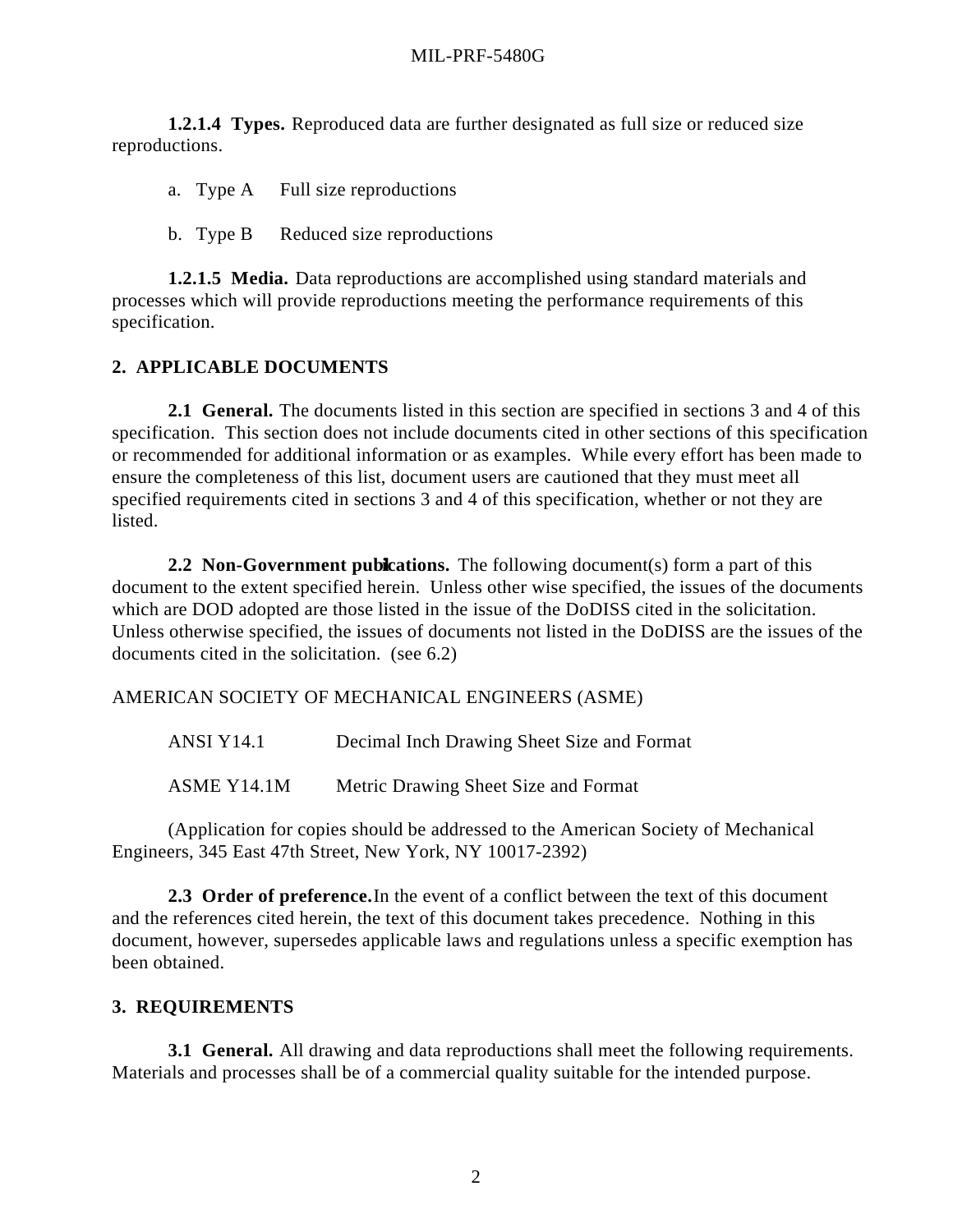## **3.2 Detail Requirements.**

**3.2.1 Legibility and contrast.** Legibility and contrast of reproductions shall be such that every line, number, letter, and character is clearly legible and readable.

**3.2.2 Reproductive quality.** Class 2 and 3 reproductions shall be of such clarity as to produce fourth generation reproducibles (see 6.3.2) which will meet the legibility requirements specified herein.

**3.2.2.1 Class 3.** Reproductions shall be of high-contrast, transparent or translucent material, having allowable tolerance and stability characteristics within the following limits.

**a. Stability.** Changes in linear dimensions shall not exceed 0.00001 inch per inch (0.00001mm per mm) per degree Fahrenheit (.6 degree Celsius) when the material, conditioned at 80 degrees Fahrenheit (26.7 degrees Celsius), is exposed to 220 degrees Fahrenheit (104 degrees Celsius) for one hour and returned to the original condition temperature. Changes in linear dimensions shall not exceed 0.00001 inch per inch (0.00001mm per mm) per percent relative humidity when the material, conditioned at 10% relative humidity, is exposed to 98% relative humidity for twenty four hours and returned to the original conditioning relative humidity.

**b. Allowable tolerance.** The thermal and hygroscopic coefficients of linear expansion shall be such that the allowable overall tolerance between check points at extremities of the sheet (length or width direction) shall not exceed  $+0.015$  inch (in 144 inches) or  $+0.38$ mm (in 3650mm) when exposed to a 7 degree Fahrenheit or 3.8 degree Celsius rise or drop in temperature, or a 7% rise or drop in relative humidity under normal room conditions. Reproducibles shall be marked in the right-hand corner, adjacent to or above the title block, per the example shown in figure 1, and the atmospheric conditions shall be recorded at the time of reproduction.

| REPRODUCTION CONDITIONS   |             |  |
|---------------------------|-------------|--|
| <b>Relative Humidity:</b> | Date:       |  |
| Temperature:              | Checked By: |  |

**c. Care and Handling.** In order to maintain the stability requirements defined above, reproducibles shall be rolled to a minimum diameter of 3 inches (76mm).

**d. Clarity.** Lettering and linework shall be clear, legible, and suitable for reproduction.

**3.3 Nonreproducible reproductions.** Class 1 reproductions shall be direct reading and shall conform to 3.2.1.

**3.4 Reproducible reproductions.** Class 2 and 3 reproductions shall be direct reading and shall conform to 3.2.1. They shall be prepared on translucent or transparent material and permit a minimum of 150 acceptable direct reading reproductions to be made from them. These reproductions shall be capable of being reproduced on continuous reproduction equipment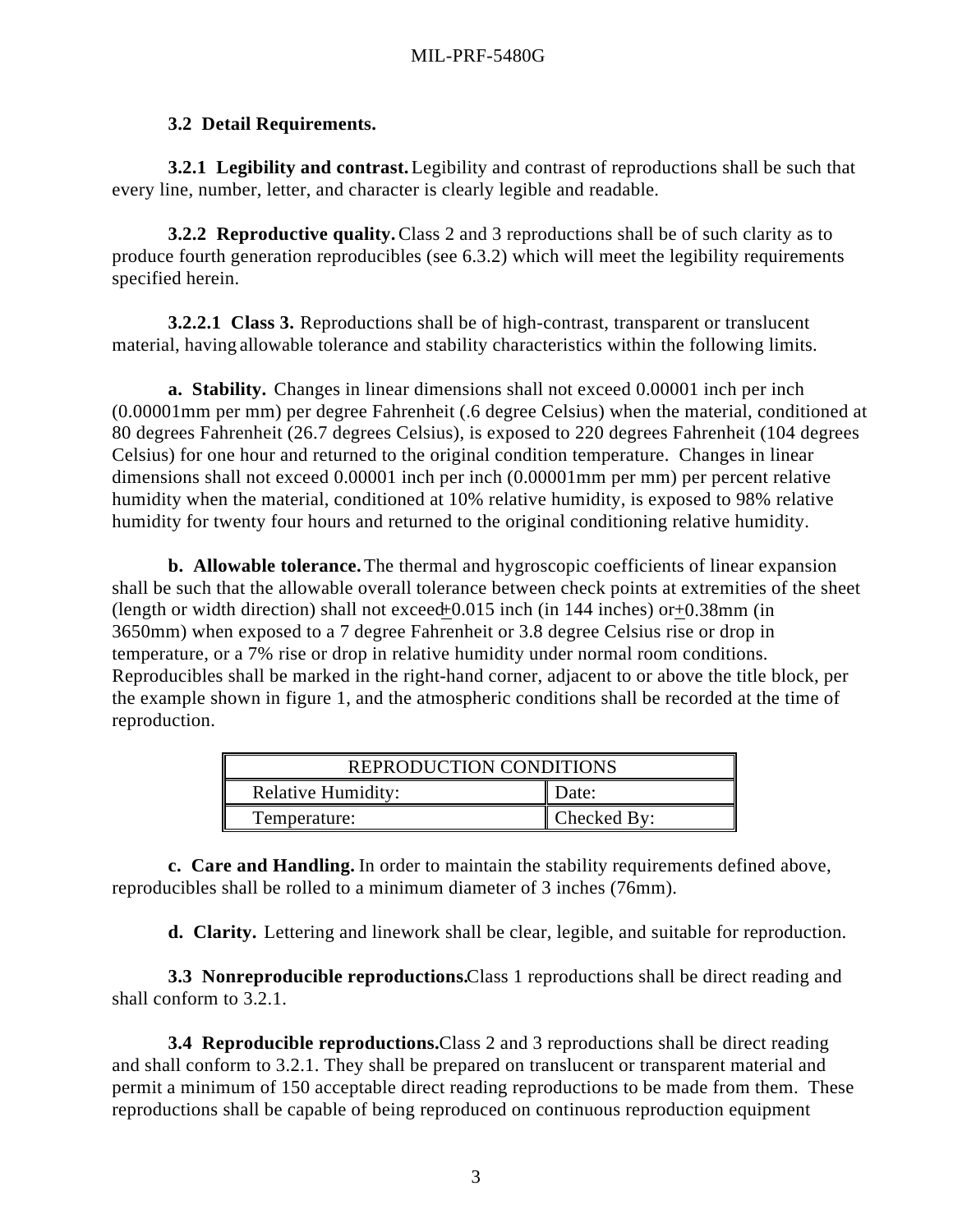without sorting for machine or printing speed to secure satisfactory reproduction. The processes and materials used shall insure reproductions can be kept for a minimum of two years without deterioration .

**3.5 Reduced size reproductions.** Reduced size reproductions (Type B) shall be direct reading. Reduction shall be to one-half the size of the original drawing but no smaller than "A" size (8-1/2 by 11 inches) or A4 size (210 by 297 mm). Reduced size reproducibles shall meet the requirements of 3.4 and shall not exceed 24 by 24 inches or 610 by 610 mm. Drawings exceeding approximately 90 inches or 2280 mm shall be photographed in sections from right to left, allowing for an overlap of 1 inch or 25mm on each section. When drawings are reproduced in sections, the drawing and section number shall appear on each section.

**3.5.1 Size identification.** Reduced size reproductions and related shipping lists shall be clearly marked to indicate the original and reduced sizes. The regular size letter of the drawing shall be indicated, followed by a slant and the letter designating the reduced size drawing (e.g. "D/B" where "D" is the original size of the drawing, and "B" is the reduced size or "A1/A3" where "A1" is the original size of the drawing and "A3" is the reduced size). On the reproduction a supplemental block shall contain the marking and be located as close as practicable to the original size designator in the title block without obscuring any aspect of the drawing content. Shipping lists shall include the marking in the size column.

**3.5.2 Flat or basic sizes.** Flat size drawings B thru F, and basic size drawings A3 thru A0, shall be reduced only to the sizes indicated in ASME Y14.1 or ASME Y14.1M respectively. In no case will the drawing be reduced to less than A size for decimal inch drawing sizes, or A4 size for metric drawing sizes.

**3.5.3 Roll, elongated, or extra elongated sizes.** Reduced roll, elongated, or extra elongated size drawings shall be identified by the nearest applicable size designation. However, if the original roll size drawing is not, or cannot be, reduced to a flat size for decimal inch drawings or basic size for metric size drawings due to loss of legibility, the reduced size of the drawing will be denoted as "R" (e.g. "J/R" or "A1X3/R" where "J" or "A1X3" is the original size of the drawing, and " $R$ " is the roll or elongated size reduction).

**3.6 Preparation.** Reproducible reproductions shall be made by any commercial method (tracing, X-ray, contact, photographic, etc.) providing all requirements of this specification are met.

**3.6.1 Class 3, Type A.** Full size reproducibles shall not exceed 60 by 144 inches or 1525 by 3650mm including margin space. Drawings exceeding these dimensions shall be furnished in sectioned reproducibles, reading from right to left, allowing for a minimum 2 inch or 50mm overlap on each section. When drawings are reproduced in sections, each section shall include the drawing and section numbers.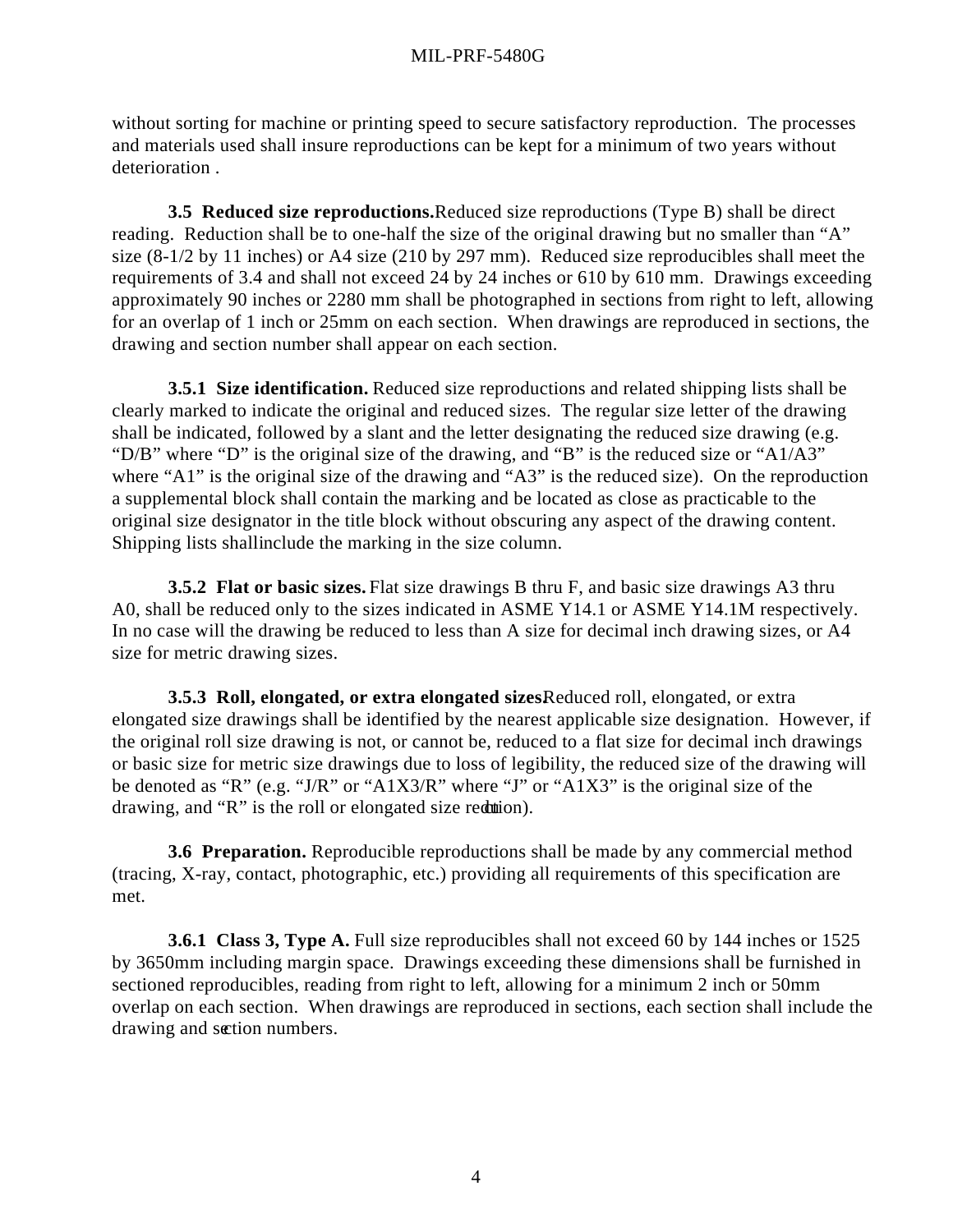**3.6.2 Class 3, Type B.** When reduced size reproductions are made through the use of photographic techniques, the negatives produced shall be sufficiently accurate to permit making full-scale reproduction material within manufacturing tolerances.

**3.7 Reproduction accuracy verification.** All Class 3 reproducibles shall utilize one of the following methods to provide for reproduction accuracy verification.

**3.7.1 Trammel points.** Each negative or reproduced drawing section shall include a minimum of four trammel points rectangularly located so that trammels may be applied vertically and horizontally. Dimensions from trammel point to trammel point shall be indicated.

**3.7.2 Control dimensions.** Each negative or reproduced drawing section shall include suitable control dimensions provided by means of grid lines, check points, or other identifying information, so located that size may be checked vertically, horizontally, and diagonally.

## **4.VERIFICATION**

**4.1 Inspection.** The reproductions shall be inspected for the following:

- a. Compliance with the requirements of this specification;
- b. Legibility and reproducibility;
- c. Size identification marking for reduced sizes;
- d. Reproduction accuracy for Class 3 reproductions;
- e. Method for reproduction accuracy verification for Class 3 reproductions.

**4.2 Material inspection.** The packaging, packing, and marking of the reproducible and nonreproducible material shall be inspected to verify conformance to the requirements herein.

# **5. PACKAGING**

**5.1 Packaging.** For acquisition purposes, the packaging requirements shall be as specified in the contact or order (see 6.2.1). when actual packaging of materiel is to be performed by DoD personnel, these personnel need to contact the responsible packaging activity to ascertain requisite packaging requirements. Packaging requirements are maintained by the Inventory Control Point's packaging activity within the Military Department or Defense Agency, or within the Military Department's System Command. Packaging data retrieval is available from the managing Military Department's or Defense Agency's automated packaging files, CD-ROM products, or by contacting the responsible packaging activity.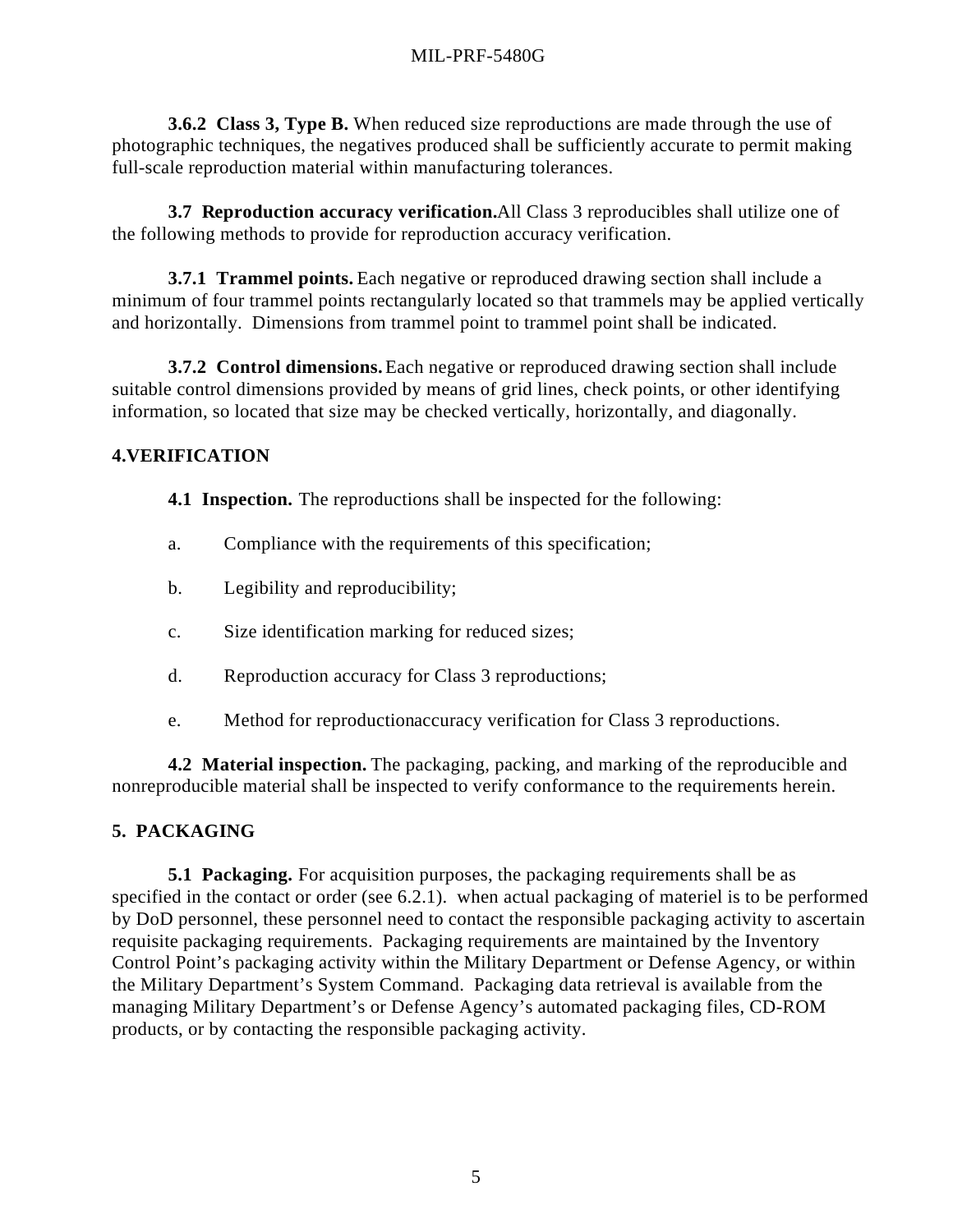## **6. NOTES**

(This section contains information of a general or explanatory nature that may be helpful, but is not mandatory.)

**6.1 Intended use.** This specification is to be applied to contracts which acquire nondigital reproductions of drawings and related data.

**6.2 Acquisition Documents.** Acquisition documents must specify the following:

a. Title, number, and date of this specification.

b. Issue of DoDISS to be cited in the solicitation and, if required, the specific issue of individual documents referenced (see 2.1).

- c. Classes, and types as applicable, of reproductions required (see  $1.2.1$ ).
- d. Reduced size reproductions, when specified (see 3.5).
- e. Any other desired options offered herein.

**6.2.1 Packaging requirements.** Government Buying Activities should consider the following.

a. Separate by sets or models with shipments containing more than one set of data, or data for more than one model of aircraft, engine, tank, etc., segregated by sets or models and arranged numerically by size. Reflect groupings of data orthipping lists (see  $6.2.1.2$ ).

b. Class 1 reproductions may be folded for ease of shipment to size A for decimal inch size drawings and size A4 for metric size drawings.

c. Segregate Class 2 and 3 reproducible reproductions of the same size, in sizes D or smaller, or A1 or smaller, by size in flat packs. Sizes larger than D or A1 should be rolled to a minimum diameter of 3 inches, or 75mm respectively, and enclosed in a suitable container.

d. Enclose reproducible photographic negatives in individual standard size envelopes suitable for permanent files and include the drawing number on the outside in the upper right-hand corner. Negatives must not be rolled or folded.

## **6.2.1.1 Classified and export controlled data.**

a. Separate shipments of classified data from those of unclassified data. For safeguarding of classified information and marking of shipping containers, utilize the guidance of DOD 5220.22-M and MIL-STD-129 respectively.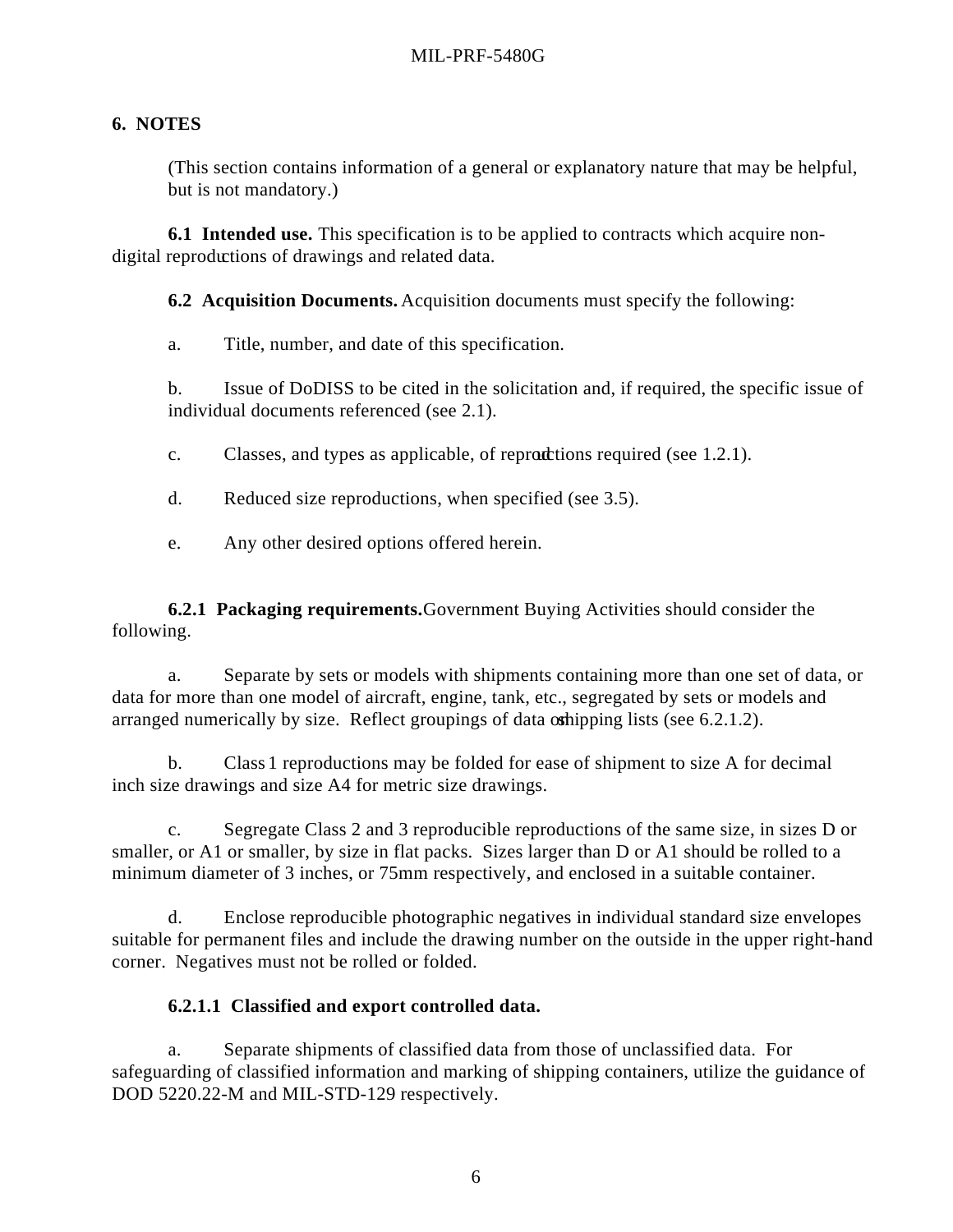b. Unclassified data subject to export control comprises a separate shipment and should not be interfiled with other unclassified data. Apply the shipping container marking criteria of MIL-STD-129.

**6.2.1.2 Shipping lists.** Shipping lists, when specified, must identify all data being furnished in each shipment with one copy in each shipment and an additional copy forwarded with the letter of transmittal. Shipping lists provide the model/type designator, item name, contract number(s), and commercial and government entity (CAGE) code. Shipments incorporating engineering data for more than one model of aircraft, engine, etc. (see 6.2.1.a), should be identified by separate shipping lists for each model. For multi-sheet drawings, specify the total number of sheets when all sheets of that drawing are included in the shipment. However, if all sheets of a drawing are not included in the shipment, identify only the specific sheets that are included.

a. Identify all vendor data sent through the prime contractor on the prime contractor's shipping list following the prime contractor's data. Segregate vendor data alphabetically by vendor, including the street address, city, state, and ZIP code for each. List the data individually for each vendor in the data list numerical arrangement of ASME Y14.34M, including the applicable CAGE Code.

b. List document and drawing numbers including revision level on the shipping list numerically arranged as shown in ASME Y14.34M for data lists. Further identify drawing numbers by showing drawing part name (noun first) and drawing size.

c. Use the guidance of 3.5.1 to distinguish reduced size reproductions of drawings from full size drawings by indication in the size column of the shipping lists.

NOTE: The use of contractor designed forms and formats is encouraged when they contain the information noted here.

**6.2.1.3 Marking of shipments.** Utilize the guidance of MIL-STD-129 for marking interior packages and exterior shipping containers. Interior package markings should not be damaged when opening the package. Recommended minimum nomenclature for interior packages and exterior shipping containers is: Drawings and Data List For (name of item), Specification (as applicable), Name of Manufacturer, Name of Contractor (if different from manufacturer), Contract or Order No.

**6.3 Definitions.** The following definitions pertain to words or phrases used in this specification.

**6.3.1 Direct Reading.** Term to describe an image which is directly readable as opposed to a mirror image.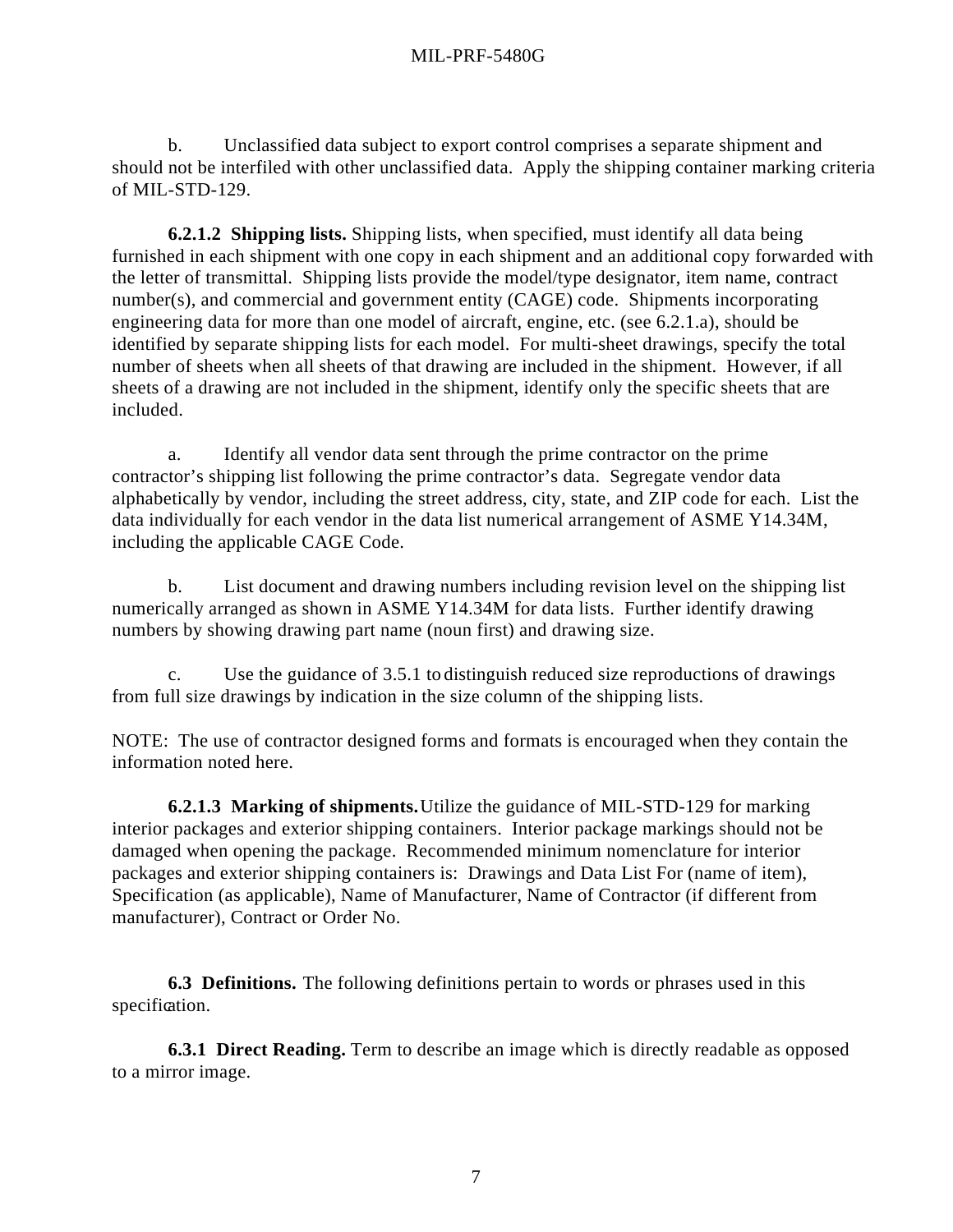#### MIL-PRF-5480G

**6.3.2 Fourth generation reproduction.** A fourth generation reproduction is defined as the last copy of a series made as follows"

1st generation made from reproduction furnished the procuring activity.

2nd generation made from 1st generation reproduction.

3rd generation made from 2nd generation reproduction.

4th generation made from 3rd generation reproduction.

**6.3.3 Negative.** An image, usually on film or translucent base stock, in which the light and dark areas are reversed from those of the original.

**6.3.4 Original.** The current design activity's full size reproducible drawing or digital file(s) on which is kept the revision record recognized as official.

**6.3.5 Photographic prints.** Photographic prints are products of the silver halide sensitizing or photographic materials process. They may be referred to as photo reproduction.

**6.3.6 Reproducible.** Capable of use as a master for actinic printing.

**6.3.7 Reproduction.** A copy that duplicates the original. Reproductions may be either reproducible or non-reproducible, depending on the media.

**6.3.8 Translucent.** Semi-transparent not clear, but capable of transmitting diffuse light.

**6.3.9 Transparent.** Capable of transmitting light without noticeable distortion so that images are clearly visible.

**6.3.10 Vendor.** A source from whom a purchased item is obtained; used synonymously in this standard with the term supplier. (MIL-STD-100)

## **6.4 Subject term (keyword) listing.**

Drawing Negative Non-digital data Photographic negative

**6.5 Changes from previous issue.** Marginal notations are not used in this revision to identify changes with respect to the previous issue due to the extent of the changes.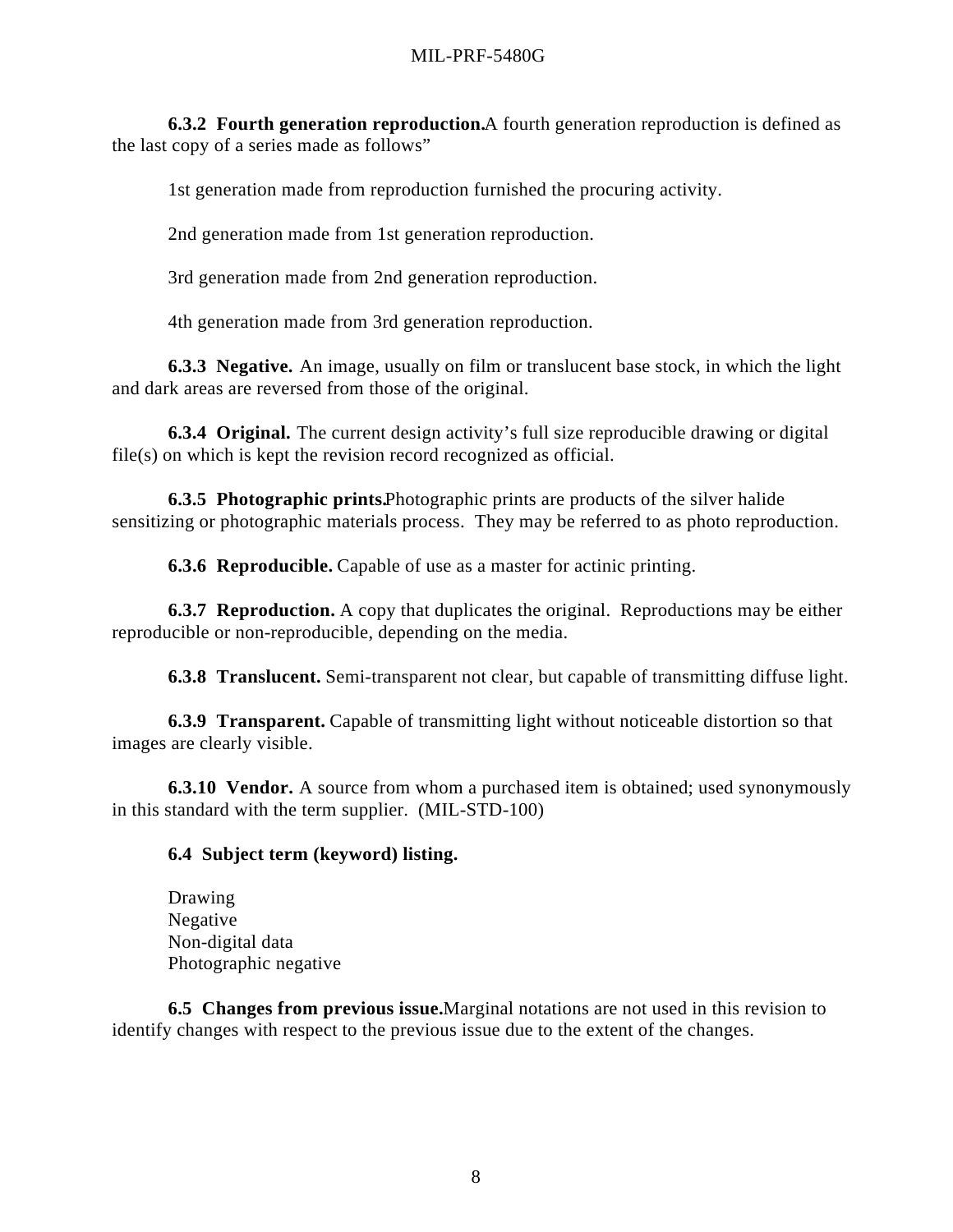## MIL-PRF-5480G

## **CONCLUDING MATERIAL**

Army - AR Air Force -16<br>Navy - AS (Project DRPR) Air Force - 16

Custodians: Preparing Activity: Preparing Activity: Army - AR air Force -16  $(Project DRPR-0354)$ 

Review Activities: Navy - MC, OS, AS, SH, YD1 Air Force - 11, 68, 71, 99 DLA - CC